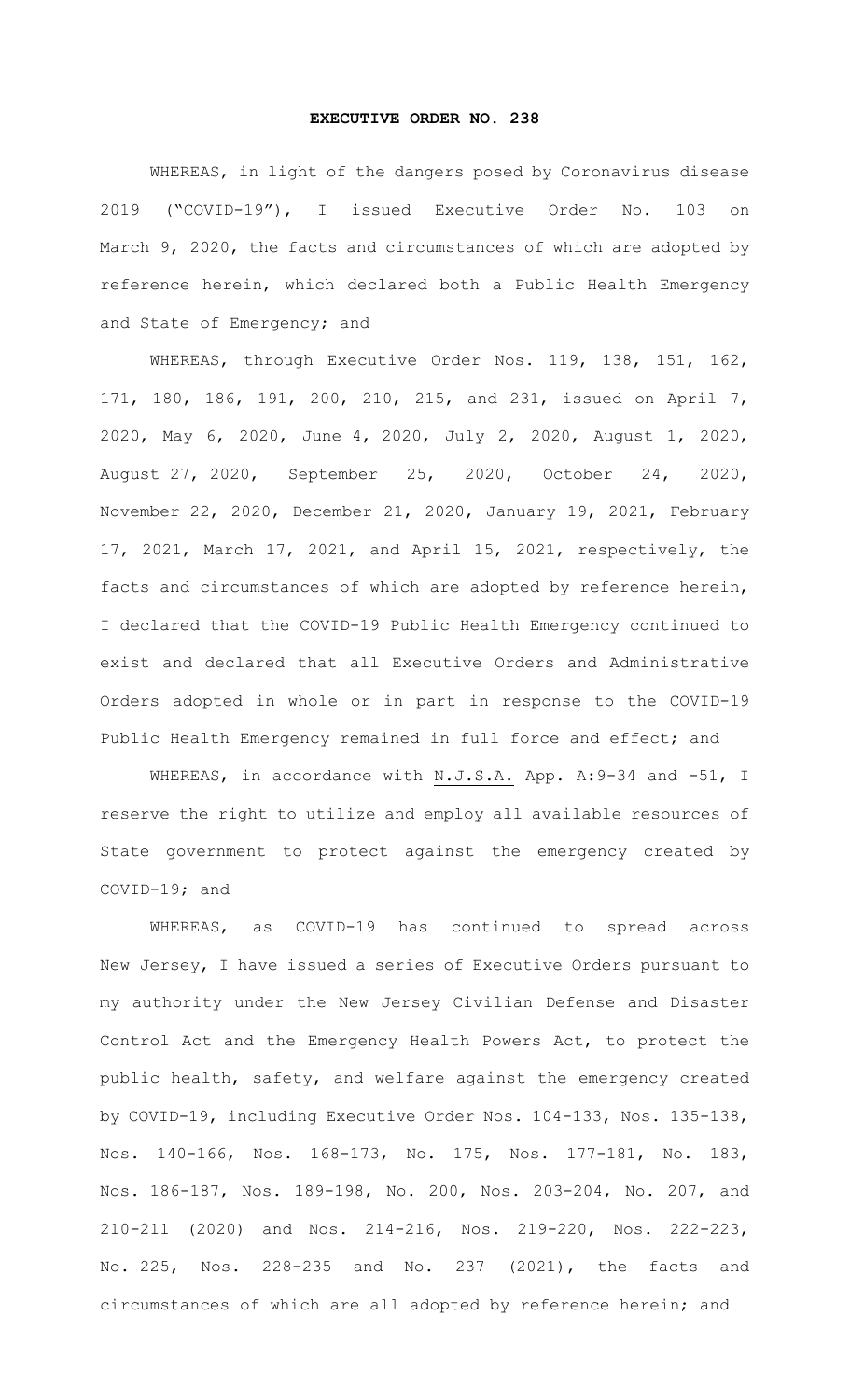WHEREAS, to limit community spread from person-to-person contact through use of social mitigation measures, Executive Order No. 107 (2020) closed all recreational and entertainment businesses, and limited certain activities, including gatherings; and

WHEREAS, after consultation with officials from the Department of Health ("DOH"), I announced a multi-stage New Jersey's Road Back Plan for the methodical and strategic reopening of businesses and activities based on scientific data and metrics concerning the level of disease transmission risk and essential classification; and

WHEREAS, because of the progress we had made in our fight against the COVID-19 pandemic in New Jersey, I was able to announce a series of reopening steps over the course of several months, including increasing the indoor and outdoor gathering limit; and

WHEREAS, though the State experienced significant upticks in case numbers throughout the fall and early winter, necessitating tightening of certain business and gathering restrictions, key metrics have again improved over the past months; and

WHEREAS, the current outdoor gatherings limit is set at 200 individuals, with certain limited exceptions; and

WHEREAS, Executive Order No. 234 (2021) stated that all athletic practices and competitions conducted outdoors are subject to the 200-person limit, but that athletes, coaches, trainers, and other individuals necessary for the practice or competition are not included in the number of individuals present; and

WHEREAS, that Order also permitted certain catered private events to proceed at 35 percent of the capacity of the room in which they take place, up to 150 persons; and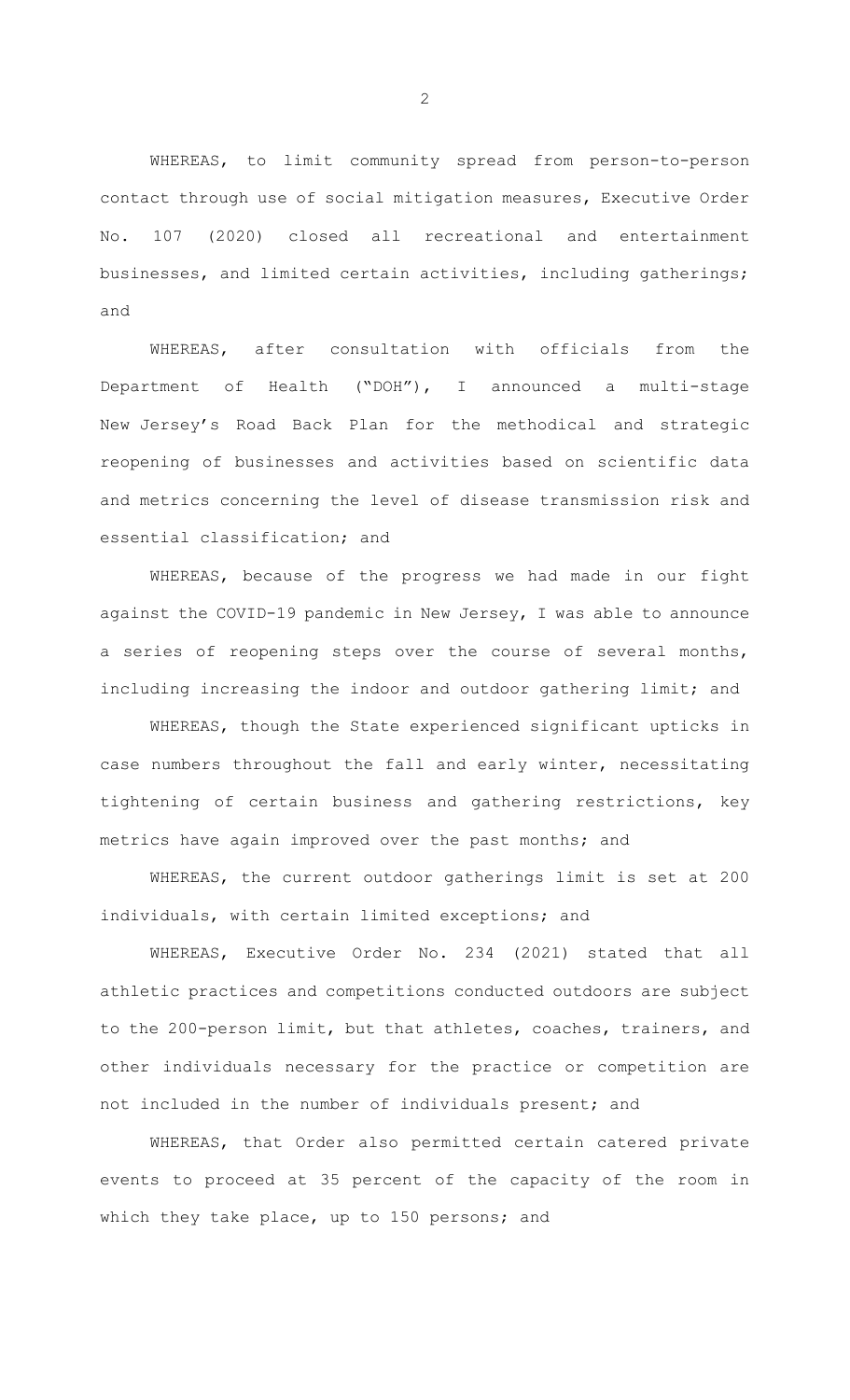WHEREAS, Executive Order No. 234 (2021) increased the capacity for larger venues to 30 percent outdoors, and lowered the threshold for a venue to be considered large to 2,500 fixed seats from 5,000; and

WHEREAS, Executive Order No. 157 (2020) required any establishment open to the public to cordon off indoor and outdoor dance floors to the public; and

WHEREAS, Executive Order No. 194 (2020) prohibited bar seating in the indoor premises of food and beverage establishments; and

WHEREAS, in the past year, we have gained critical knowledge regarding COVID-19, including a better understanding of the risks associated with certain activities, the activities that are most conducive to spread of the virus, and the safeguards that can be implemented to mitigate those risks; and

WHEREAS, this information, together with expanded access to testing, personal protective equipment, and other materials necessary to protect individuals from spread of the virus, as well as the ongoing COVID-19 Vaccination Plan ("Plan") discussed below, allows for certain activities to continue subject to more limited restrictions; and

WHEREAS, the number of hospitalized patients, patients in intensive care, and ventilators in use, and the rate of transmission have decreased significantly over the past few weeks; and

WHEREAS, given the recent decreases in key statistics, such as the number of hospitalized patients in the State, and the continuation of the State's vaccination plan, described more fully below, the State can take deliberate, incremental steps to lift certain restrictions that were designed to limit person-to-person contact; and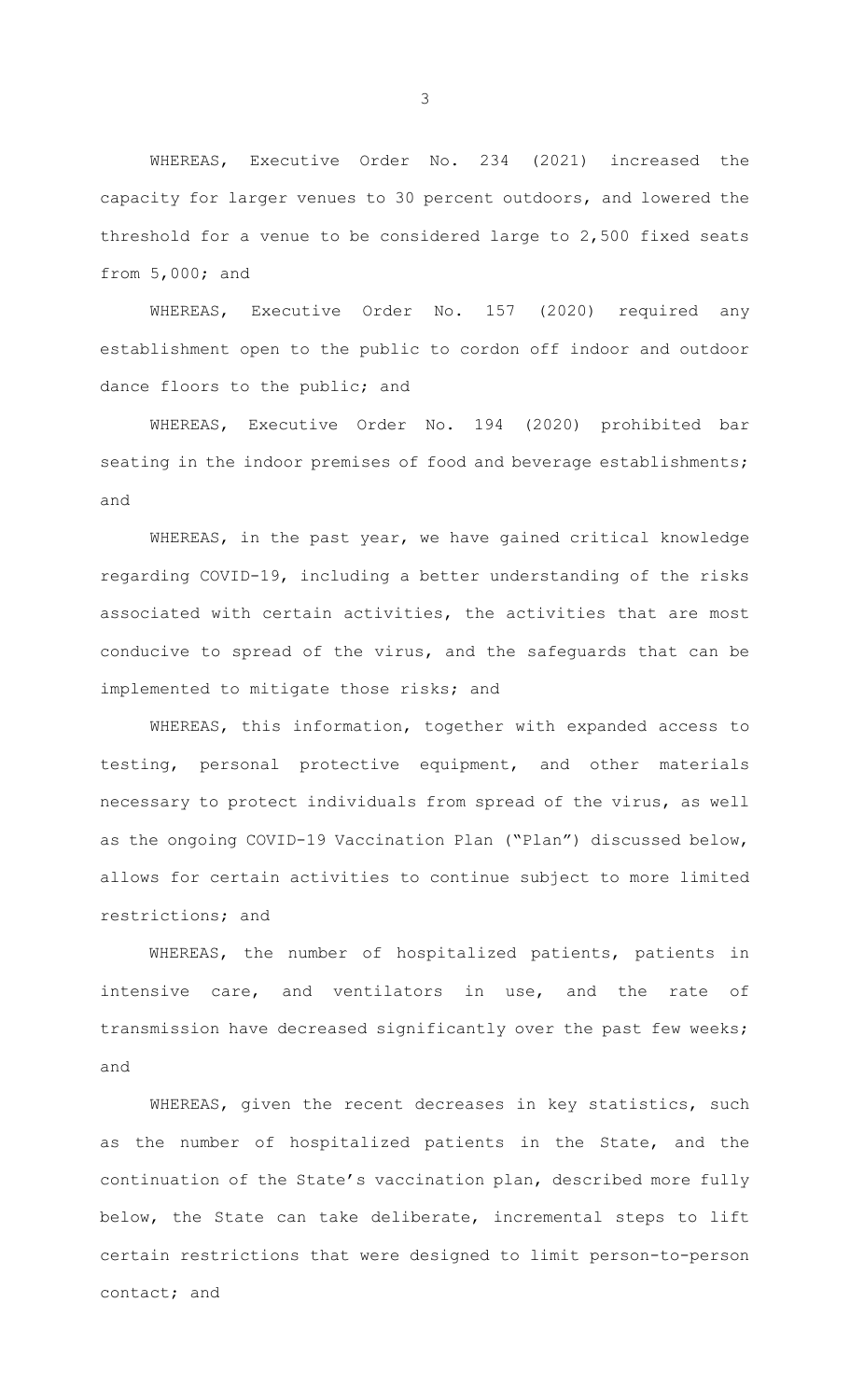WHEREAS, the Centers for Disease Control and Prevention ("CDC") continues to emphasize that outdoor environments pose less risk than indoor environments, so that we can significantly increase the outdoor gathering limit to encourage outdoor activities as the weather warms; and

WHEREAS, certain gatherings, including religious services and political activity, are constitutionally protected activities, and restrictions on these gatherings should be less aggressive than restrictions on other gatherings; and

WHEREAS, legislative and judicial proceedings are particularly important to the functioning of the State, the latter of which implicates constitutional rights and foundational privileges, and so should also proceed with less restrictive limits; and

WHEREAS, addiction group counseling services are a critical social and mental health service that necessitate robust group participation, particularly during the pandemic, which has heightened feelings of stress and social isolation, and thus can exceed the general gathering limit while following health and safety protocols; and

WHEREAS, certain events such as wedding ceremonies, funerals, and memorial services, which typically happen once in a lifetime, provide benefits to the well-being of the participants such that they can be treated differently from casual social gatherings such as house parties, which occur on a more frequent basis and typically do not present the same compelling need; and

WHEREAS, catered celebrations are structured events with an established list of attendees that would facilitate contact tracing efforts, and involve an overseeing entity capable of overseeing attendee and staff compliance with applicable health and safety protocols, so that all such events can operate at the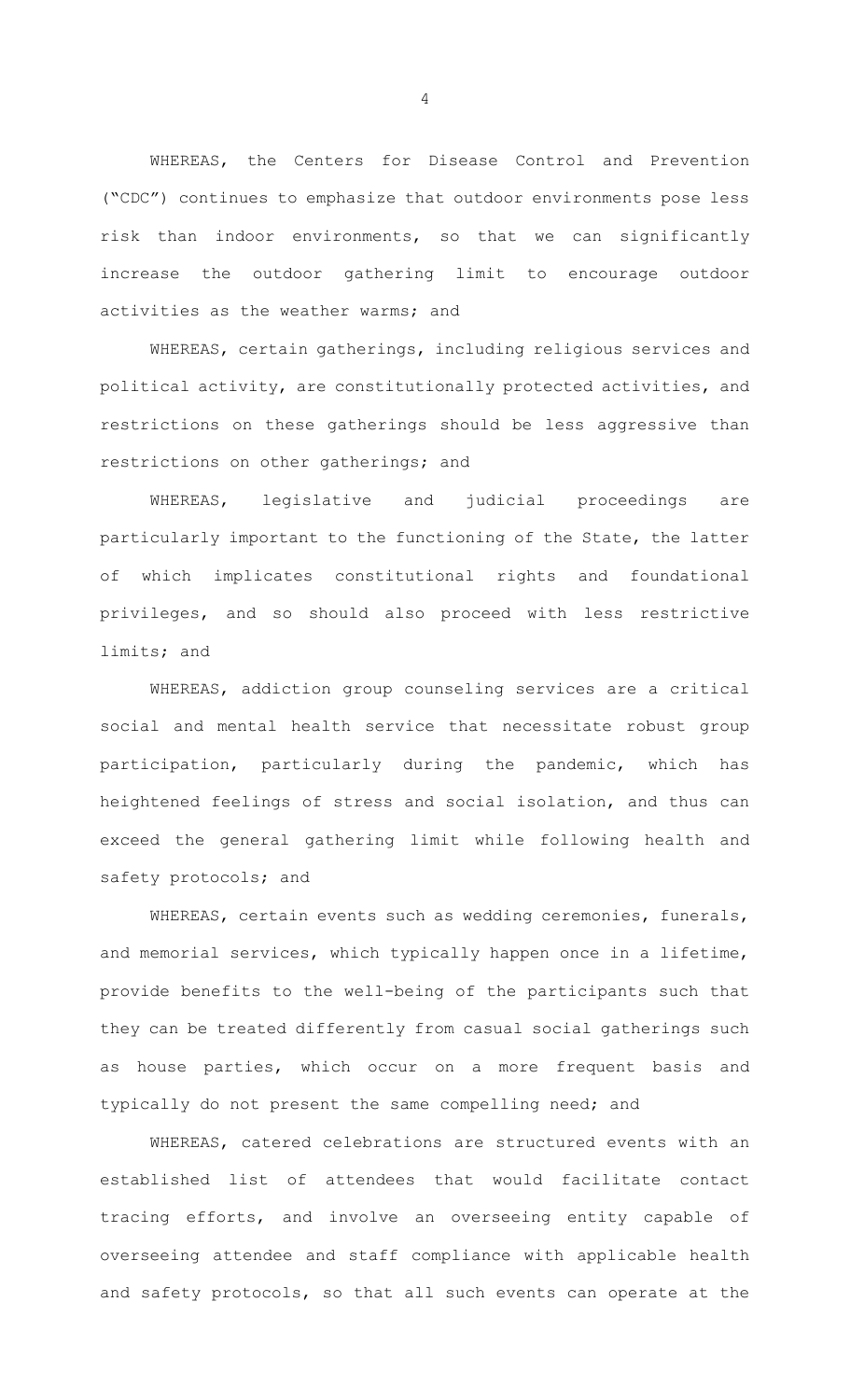same capacity as weddings, funerals, and similar events with a higher indoor capacity limitation; and

WHEREAS, because of the structured nature of these events, we can similarly permit dance floors, while leaving restrictions in place for food and beverage establishments generally; and

WHEREAS, sports and entertainment venues with a large maximum capacity can accommodate a greater number of individuals at a gathering while still ensuring that a minimum of six feet of distance is maintained between patrons or groups of patrons at all times, including at entrances and egresses to the facility; and

WHEREAS, indoor bar service can resume with certain health and safety protocols in place to lessen the risk of spread between patrons and bartenders at restaurants and bars; and

WHEREAS, the CDC has stated that contact with contaminated surfaces and handling and consuming food are not the primary methods by which COVID-19 is spread, so that self-service food and drink can be permitted at food and beverage establishments, as we previously allowed in retail businesses, with certain restrictions in place; and

WHEREAS, as part of the State's response to COVID-19, DOH has created a comprehensive Plan to manage the receipt, administration, and tracking of the vaccines developed to inoculate the State's residents and workforce against COVID-19; and

WHEREAS, the State has thus far administered over 7 million doses of COVID-19 vaccines to individuals that live, work, and are educated in New Jersey and as of April 19, 2021, has deemed all individuals ages 16 and older as eligible to receive the vaccine; and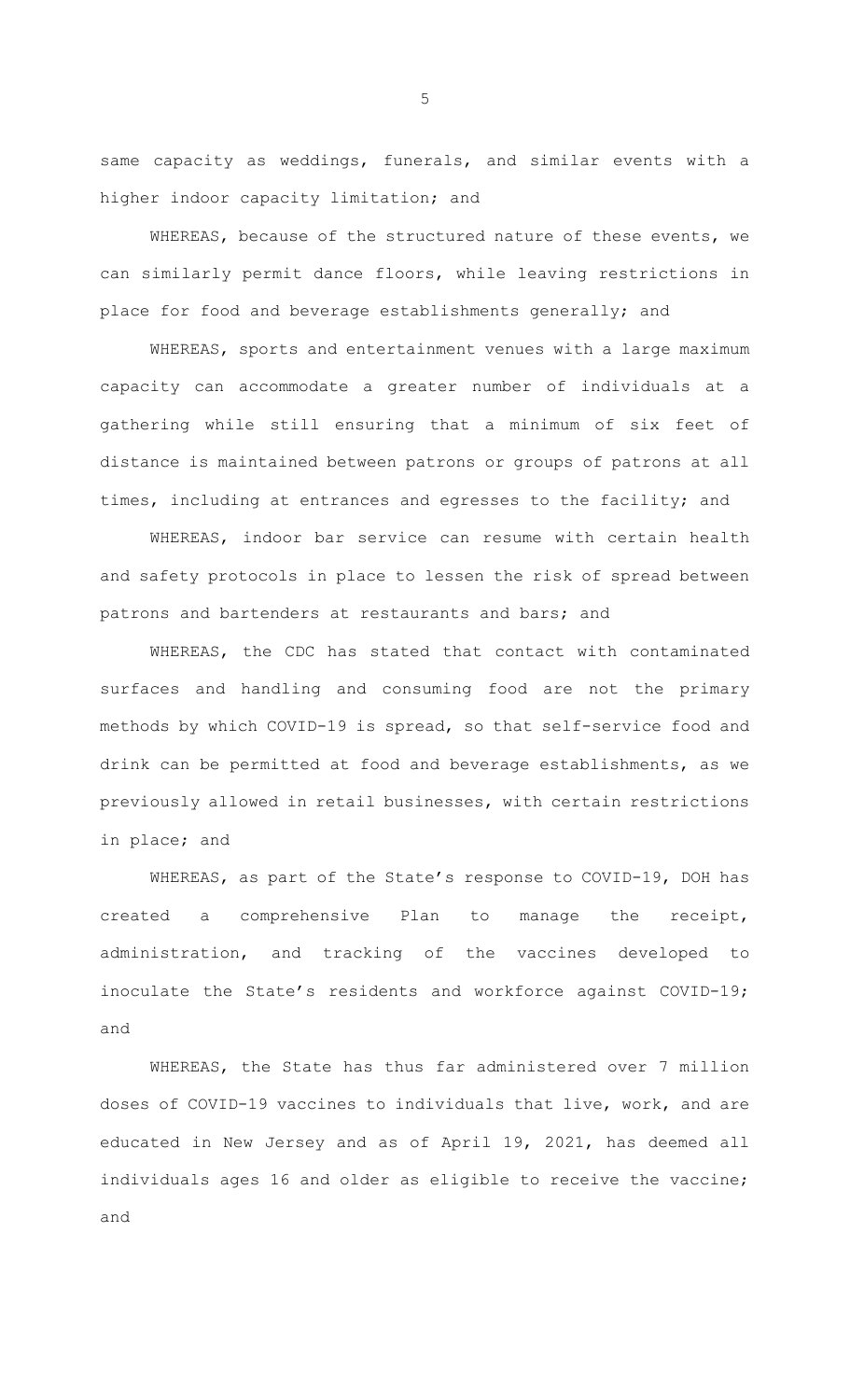WHEREAS, the process of vaccinating the population to levels sufficient to establish community immunity is expected to take several months; and

WHEREAS, while New Jersey is rapidly expanding its capacity to vaccinate large numbers of individuals each day, it is still appropriate to maintain mitigation protocols, including overall limits on capacity in establishments open to the public, to ensure spread is limited while dissemination of the vaccine continues; and

WHEREAS, it is critical that individuals continue to follow social distancing, masking, and other infection control protocols while vaccine administration is ongoing in the State; and

WHEREAS, the Constitution and statutes of the State of New Jersey, particularly the provisions of N.J.S.A. 26:13-1 et seq., N.J.S.A. App. A: 9-33 et seq., N.J.S.A. 38A:3-6.1, and N.J.S.A. 38A:24 and all amendments and supplements thereto, confer upon the Governor of the State of New Jersey certain emergency powers, which I have invoked;

NOW, THEREFORE, I, PHILIP D. MURPHY, Governor of the State of New Jersey, by virtue of the authority vested in me by the Constitution and by the Statutes of this State, do hereby ORDER and DIRECT:

1. Paragraph 1 of Executive Order No. 234 (2021) is hereby rescinded and the number of individuals at outdoor gatherings shall be limited to 500 persons or fewer. An outdoor gathering that is a religious service or celebration, political activity, wedding ceremony, funeral, memorial service, meeting of an addiction support group, legislative proceeding of State, county, or local government, including local Boards of Education, or State or local judicial proceeding is not required to comply with the numerical limit on persons. All other requirements for outdoor gatherings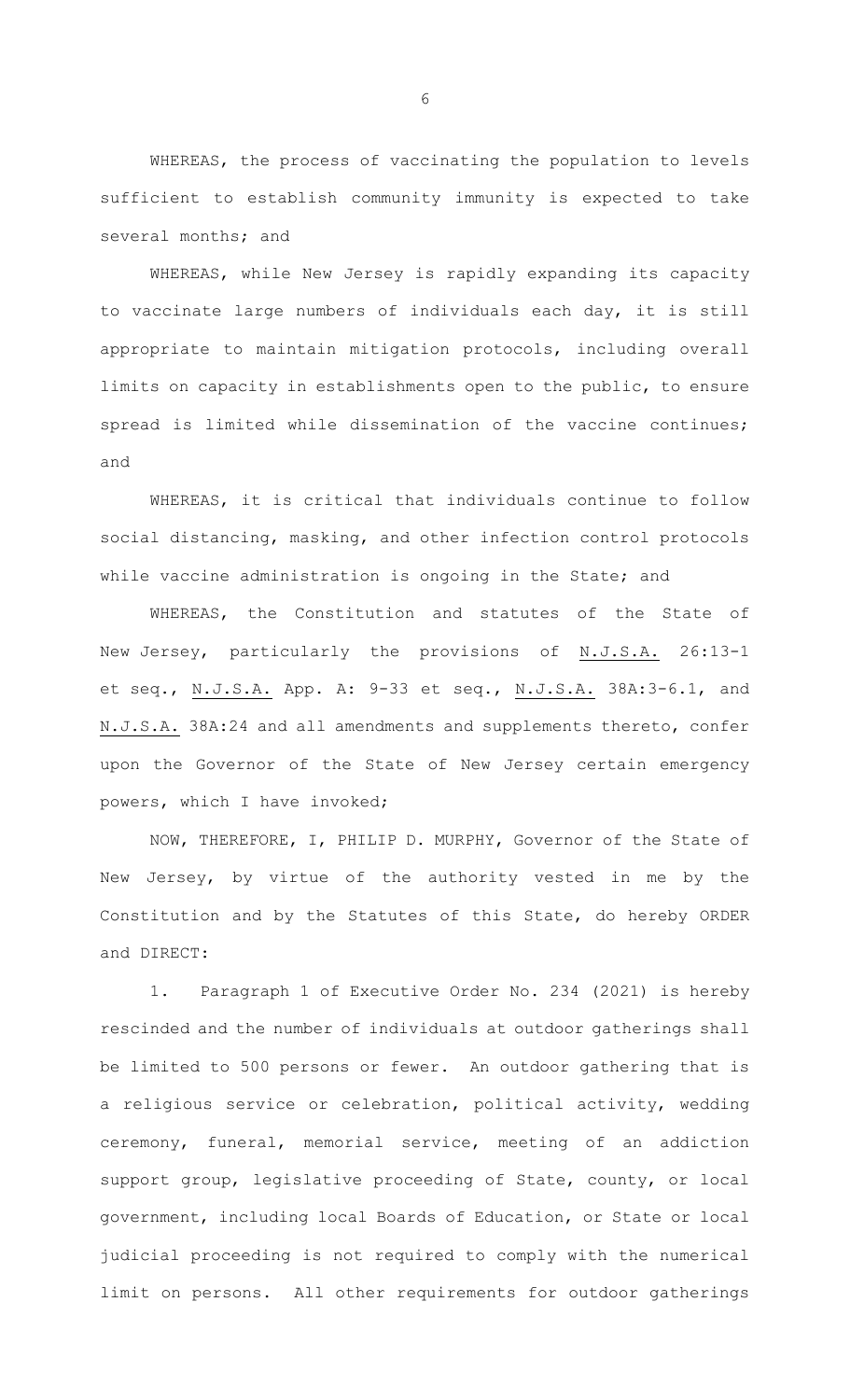contained in Paragraph 1 of Executive Order No. 161 (2020), including the requirements of Paragraph 2 of Executive Order No. 152 (2020) incorporated by reference therein, shall remain in effect.

2. Outdoor entertainment centers where performances are viewed or given, including movie theaters, performing arts centers, and other concert venues, must continue to limit the number of patrons in any outdoor area where a performance is viewed or given to a number that ensures that all individuals can remain six feet apart, but such limit shall never be larger than 500 persons, unless the outdoor entertainment venue has a fixed seating capacity of 1,000 persons or greater as described in Paragraph 5 of this Order. Paragraph 2 of Executive Order No. 234 (2021) is hereby superseded to the extent that it conflicts with the provisions of this Order.

3. Recreational or entertainment businesses, and restaurants, cafeterias, dining establishments, food courts, bars, and public and private social clubs where events take place that utilize a licensed caterer or where such venue holds a license to prepare and serve food to the public, must limit the number of patrons participating in any outdoor celebration or similar private catered event to a number that ensures that individuals can remain six feet apart, but such limit shall never be larger than 500 persons, excluding the venue's staff. Paragraph 6 of Executive Order No. 234 (2021) is hereby superseded to the extent that it conflicts with the provisions of this Order.

4. All athletic practices and competitions, including professional, collegiate, and non-collegiate and non-professional, that are conducted outdoors are subject to the outdoor gathering limit of 500 persons. Athletes, coaches, referees, trainers, and other individuals who are necessary for the practice or competition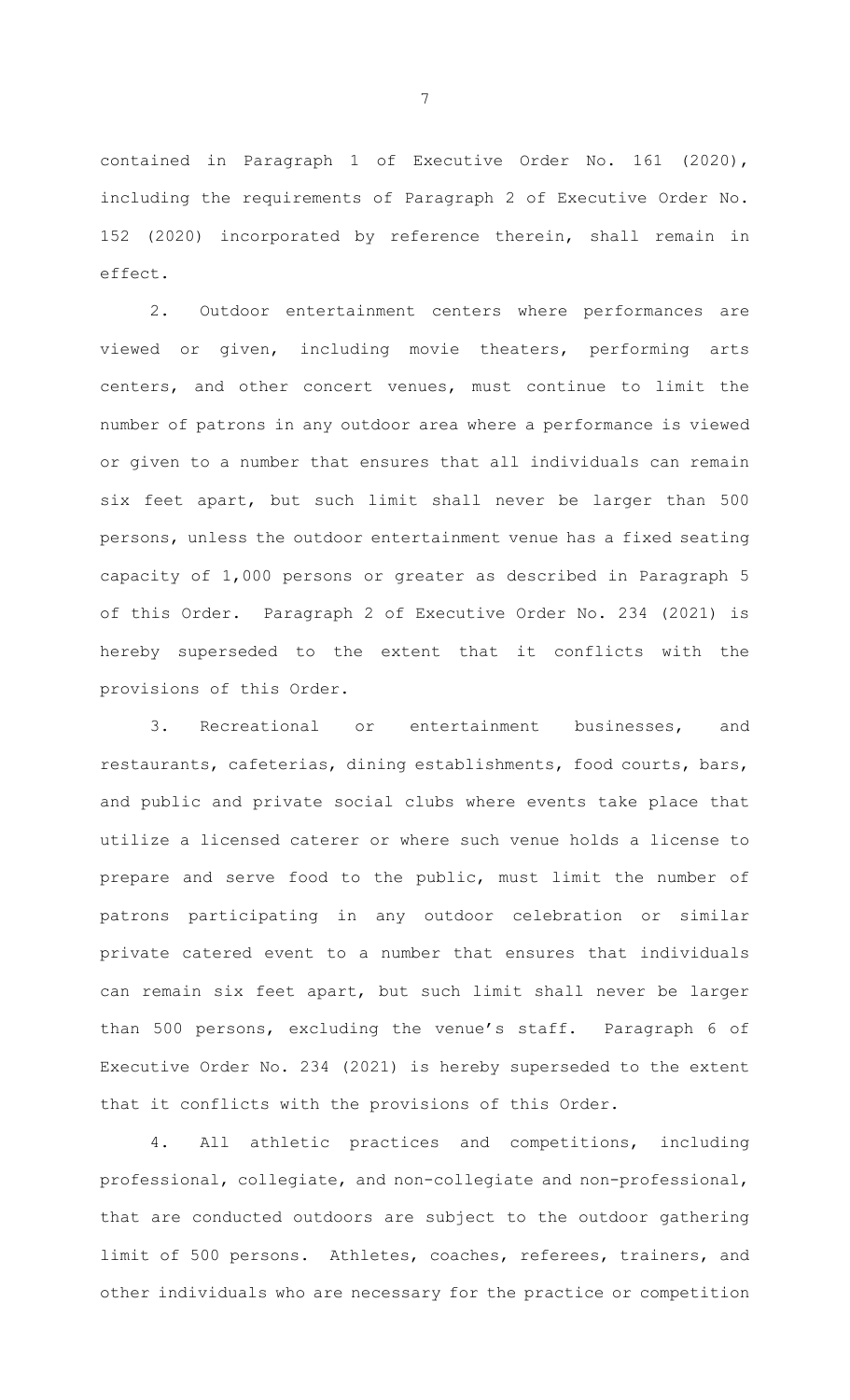are not included in the number of individuals present at a gathering for purposes of the limits on gatherings. All other individuals, including spectators, must be limited to 500 persons. The provisions of Paragraph 1 of Administrative Order No. 2020-22 regarding outdoor gatherings shall continue to apply. Paragraph 3 of Executive Order No. 234 (2021) is hereby superseded to the extent that it conflicts with the provisions of this Order.

5. Sports and entertainment venues, including concert venues and stadiums, with fixed seating capacity of 1,000 or greater, that have opened their outdoor spaces to the public may permit a number of patrons and/or members of the public totaling up to 50 percent of the stated maximum capacity of any outdoor area where such event is held. Such venues shall continue to follow all applicable requirements in any other Executive Order, Administrative Order, and/or Executive Directive, including, but not limited to, the requirements regarding mask wearing in Executive Order No. 192 (2020). All attendees at the event are required to be six feet apart from other attendees at all times, except that individuals who purchase or reserve tickets together may be seated together, but must be six feet away from all other groups or individuals in all directions. This paragraph shall apply to events, including sports competitions and performances, that take place in sports and entertainment venues with a fixed seating capacity of 1,000 persons or greater. Paragraph 9 of Executive Order No. 234 (2021) is superseded to the extent that it conflicts with the provisions of this Order.

6. The number of individuals at indoor gatherings that are political activities, wedding ceremonies, wedding receptions, funerals, or memorial services shall be limited to 50 percent of the capacity of the room in which it takes place, but regardless of the capacity of the room, such limit shall never be larger than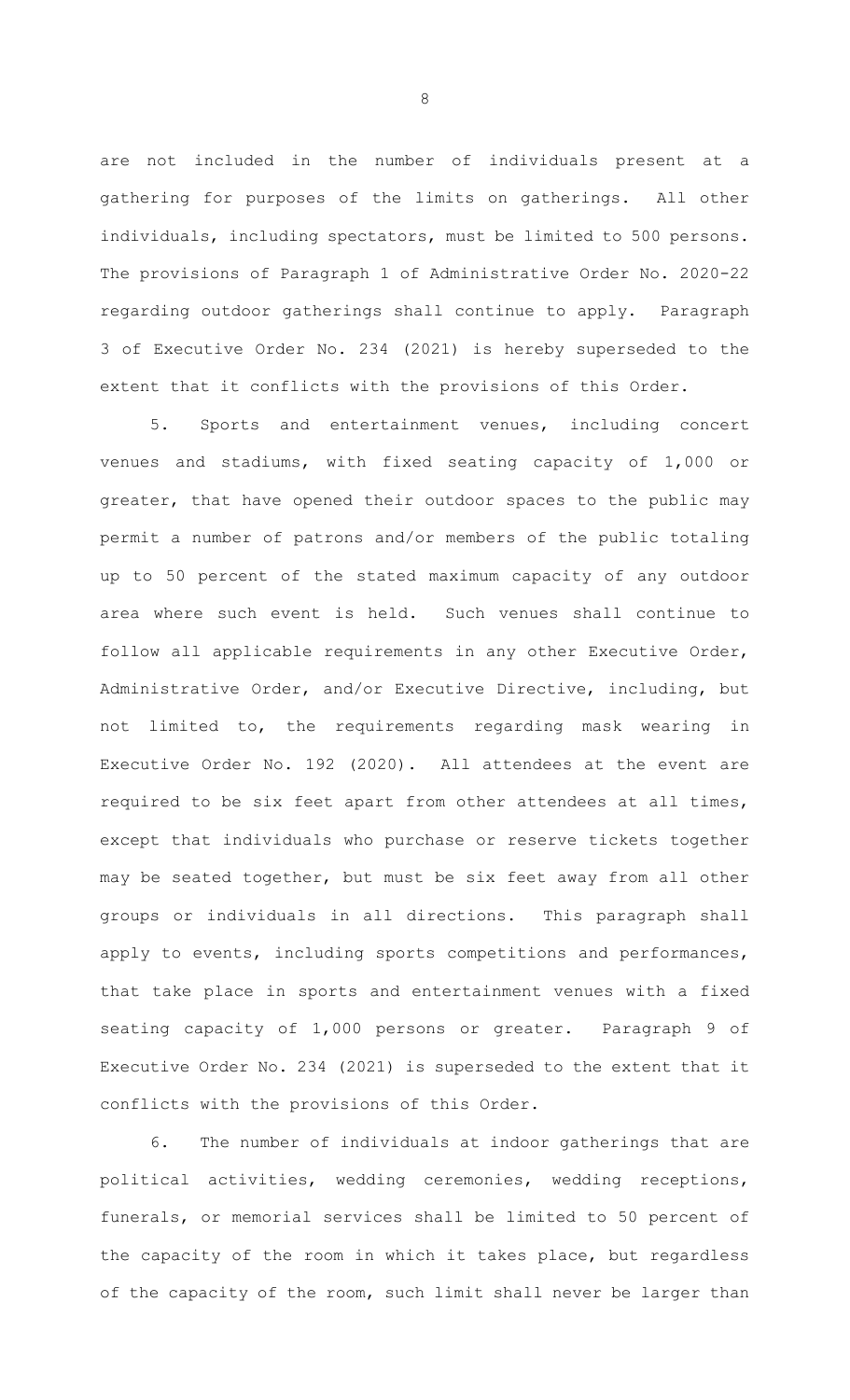250 persons or smaller than 25 persons, excluding staff of the gathering venue. For purposes of this Order, any private residence or residential unit shall be treated as a single "room." Legislative proceedings of State, county, or local government, including local Boards of Education, and State and local judicial proceedings in indoor settings are not subject to the capacity limits on indoor gatherings in this or any other applicable Executive Order. Paragraph 2 of Executive Order No. 230 (2021) is hereby superseded to the extent that it conflicts with the provisions of this Order.

7. Recreational or entertainment businesses, and restaurants, cafeterias, dining establishments, food courts, bars, and public and private social clubs where events take place that utilize a licensed caterer or where such venue holds a license to prepare and serve food to the public, must limit the number of patrons participating in any indoor celebrations or similar private catered events to 50 percent of the capacity of the room in which it takes place, but regardless of the capacity of the room, such limit shall never be smaller than 25 persons or larger than 250 persons, excluding the venue's staff. Paragraph 5 of Executive Order No. 234 (2021) is hereby superseded to the extent that it conflicts with the provisions of this Order.

8. All indoor gatherings, including wedding receptions and catered events in indoor and outdoor settings, must continue to follow all applicable requirements for indoor gatherings outlined in Paragraphs 5 and 6 of Executive Order No. 183 (2020), including those provisions that incorporate by reference the requirements of Paragraph 1 of Executive Order No. 152 (2020).

9. Dance floors shall be permitted to open for indoor and outdoor celebrations or similar private catered events, as described in Paragraphs 3 and 6 of this Order. All individuals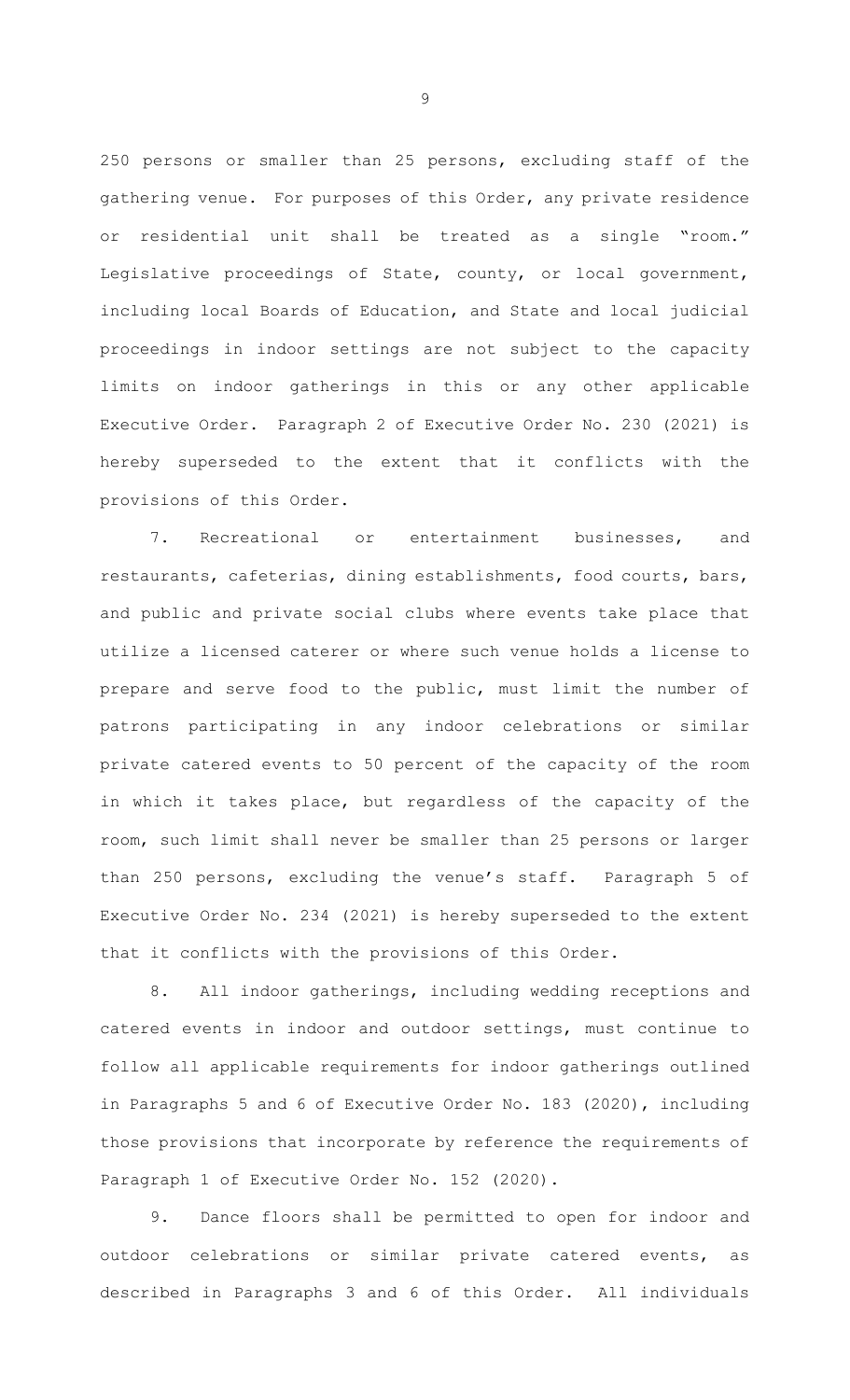using the dance floor must wear a face mask at all times except where the individual is under two years of age. All attendees on the dance floor are required to be six feet apart from the other attendees at all times, excluding immediate family members, caretakers, household members, or romantic partners, as well as excluding individuals organizing or maintaining the gathering. Paragraph 9 of Executive Order No. 157 (2020) is hereby superseded to the extent that it conflicts with the provisions of this Order.

10. Food and beverage establishments are permitted to seat patrons at indoor bar areas, consistent with the requirements of Paragraph 1 of Executive Order No. 183 (2020), and guidance provided by DOH. Paragraph 2 of Executive Order No. 194 (2020) is hereby rescinded. In-person service to patrons standing in bar areas continues to be prohibited.

11. Food and beverage establishments, as defined by Executive Order No. 183 (2020) are permitted to offer self-service food, such as buffets and salad bars, subject to the protocols outlined in the New Jersey DOH's "Health and Safety Standards for Indoor Dining." Paragraph 1 of Executive Order No. 183 (2020) is hereby superseded to the extent that it conflicts with the provisions of this Order.

12. The State Director of Emergency Management, who is the Superintendent of State Police, shall have the discretion to make additions, amendments, clarifications, exceptions, and exclusions to the terms of this Order.

13. It shall be the duty of every person or entity in this State or doing business in this State and of the members of the governing body and every official, employee, or agent of every political subdivision in this State and of each member of all other governmental bodies, agencies, and authorities in this State of